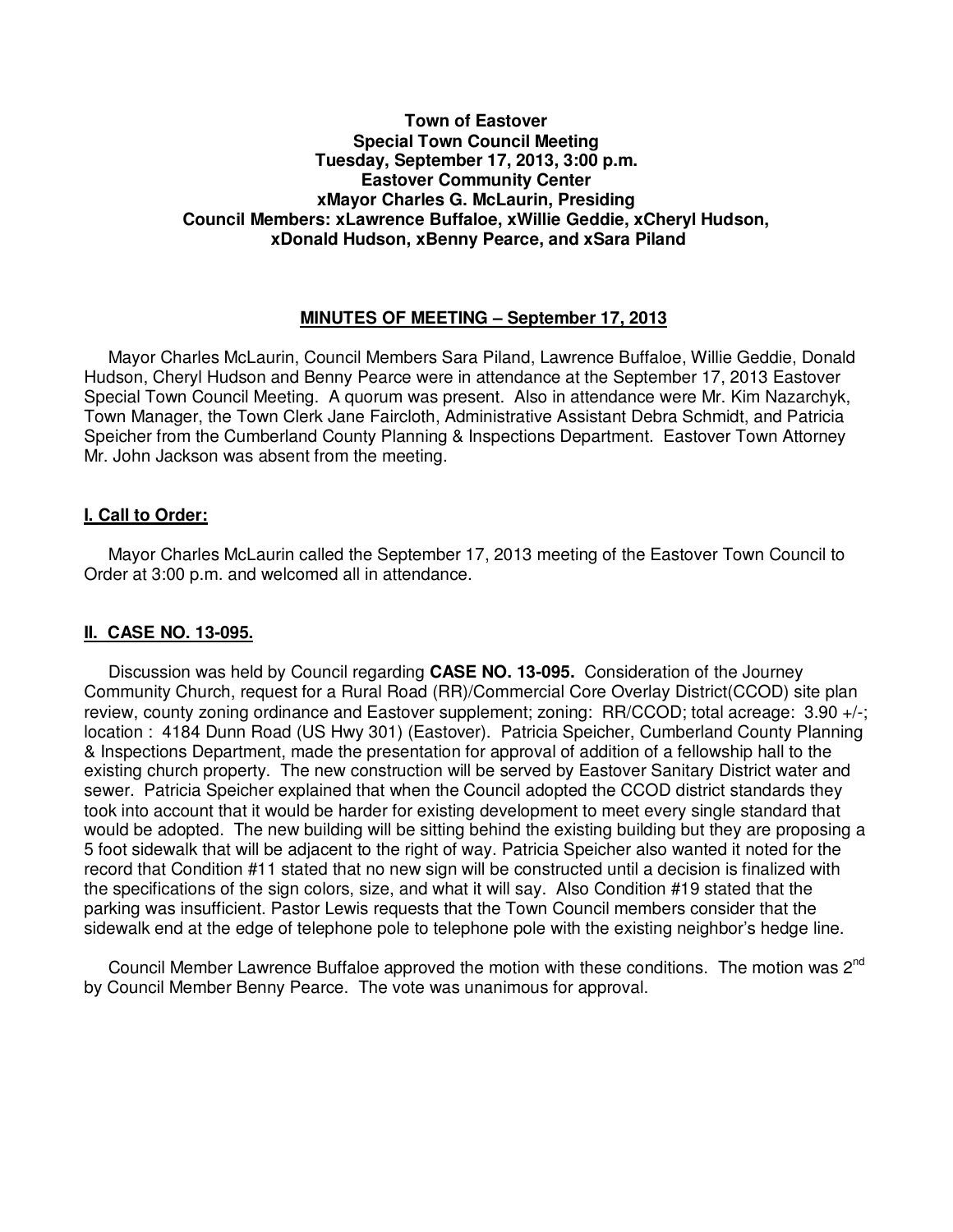# **IIl. Consider RFQs received from engineers for storm water runoff study.**

 Mr. Kim Nazarchyk stated that he had received eight RFQs, and the committee (Mr. Buffaloe, Mr. Geddie, and Mr. Pearce) had reviewed all and selected three for further consideration, US Infrastructure, Lamm Engineering, and Calls Sign Engineering. The Town Manager researched further and found that US Infrastructure had the best recommendations, and they were the only firm which mentioned that the regulatory agencies were moving in the direction of trying to contain/control surface water where it landed, rather than channeling to another location. Of the other two, one had mixed response, and the other provided references for the principal while he was employed with another company. Discussion indicated that US Infrastructure would work closely with Moorman, Kiser, and Reitzell, a local engineering firm, and cost savings on travel would be realized. Mr. Buffaloe stated he felt very comfortable with US Infrastructure doing the work.

 Council Member Donald Hudson made a motion to select US Infrastructure for further negotiations for a contract. The motion was  $2<sup>nd</sup>$  by Council Member Sara Piland. The vote was unanimous for approval.

# **IV. Consider RFQs received from architects regarding new Eastover Town Hall.**

 Mr. Nazarchyk stated that he had received nine responses from architects, and the committee of Mayor McLaurin, Council Member's Cheryl Hudson, and Sara Piland had suggested that the Council consider two for further review. Those two were Designed to Build and LSV Associates. After discussion regarding the merits of each, the Council instructed Mr. Nazarchyk to schedule interview sessions with the two firms so that the Council Members could meet and talk with them individually. The Council asked that these interviews be scheduled as quickly as possible, and instructed the Town Manager to determine if they were allowed in Closed Session. With input from Council Members, the Town Manager will compile a list of questions to be submitted to the respective firms.

 Council Member Cheryl Hudson made a motion to approve the request as presented to conduct interviews with LSV and Design to Build. The motion was 2<sup>nd</sup> by Council Member Sara Piland. The vote was unanimous for approval.

### **V. Consider selection of Citizens Advisory Committee for Town Hall Design.**

 Mr. Nazarchyk provided the listing of nominees for the Town Hall Design Citizens Advisory Committee. Of the 25 submitted, five lived outside the corporate limits, but owned businesses within the Town. After discussion, the Council decided to only allow residents within Eastover to be on the Eastover Town Hall Design. Council Members decided that the five individuals living outside of Eastover will be removed from the listing. They are Mr. Chuck Brittain, Mr. Chuck Furr, Mr. Zack Hayes, Mr. Morgan Johnson, and Mr. Robert Morris. This brought the number down to 20 nominees. No one on the listing works as an architect or has insider information.

Council Member Sara Piland made a motion to approve the listing. The motion was 2<sup>nd</sup> by Council Member Lawrence Buffaloe. The vote was unanimous for approval.